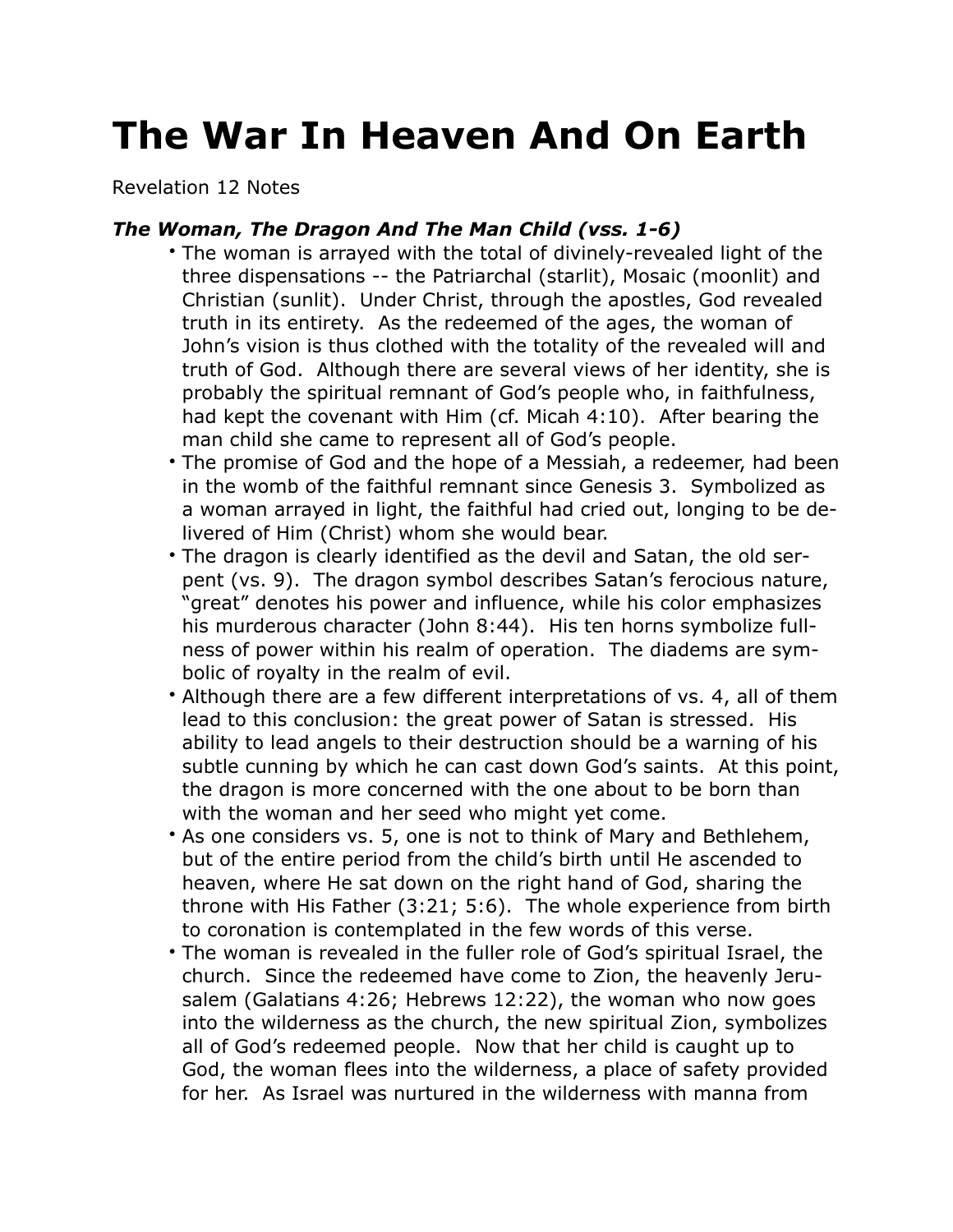God, so now the new spiritual Israel is nurtured by the true bread which came down from heaven (John 6:50).

## *The Great Spiritual War (vss. 7-12)*

- Before continuing with the fortunes of the woman, John is shown a vision of a great spiritual conflict in which Satan and his forces are cast down to the earth. The dragon is no longer great or ferocious or apparently invincible; he is actually a defeated foe. One is not to think of an actual war in heaven, but of such a war seen in the vision, intended to teach some great spiritual truth. In the conflict Satan is defeated and cast down from his high-handed control over men.
- The great dragon is called "the serpent," identifying him with the serpent in Eden, through whom sin was introduced into the world, and who has been the active enemy of God and man throughout the ages. The war resulted in Satan and his angels being cast down to the earth where he operates in the world of the unregenerate. This symbolizes a spiritual warfare which had been going on from the beginning, but reaches its climax in Christ's victory over Satan.
- God's purpose of providing salvation, of demonstrating His great power and the establishing of His spiritual kingdom, all promised through the prophets, "is now come," that is, His word is fulfilled. The salvation long hoped for was now provided; the power of God over Satan, sin and death had now been demonstrated; and the kingdom of promise was now a reality.
- John points to three means of the saint's victory: the blood of the Lamb, the saint's response and the spirit of a martyr. The cross of Christ, where His blood was poured out, was a victory through which God's power was demonstrated. Also, the saints held fast the word of their testimony. Finally, although they may never be called upon to die for Christ, they nevertheless must be willing to die for Him if called upon.
- The heavens rejoice because of the Lamb's triumph over the dragon, thus providing for the victory of the saints. The earth and the sea become the field of Satan's activity. They must bear the effects of Satan's wrath. The dragon is furious at his defeat, for he knows that he has only a short time.

## *Persecution Of The Woman (vss. 13-17)*

• Since the man child is beyond Satan's power to attack, the dragon seeks to hurt the child by persecuting the woman who gave Him birth. This further confirms the view that the woman is spiritual Zion, the sum of God's people. Satan did not carry his war to the Jewish nation, nor to the Jewish remnant that had kept faith with